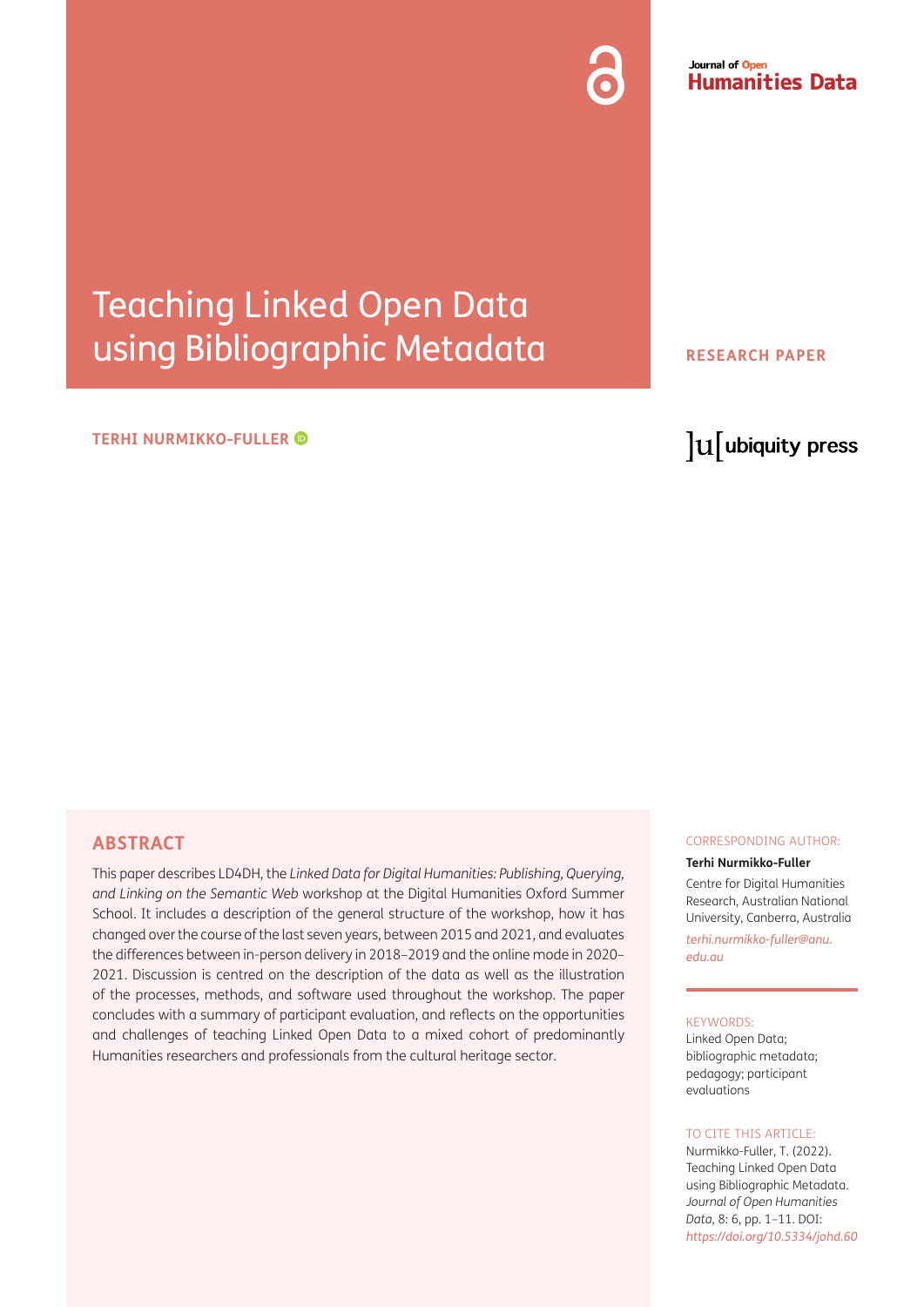#### **1 INTRODUCTION**

The *Linked Data for Digital Humanities: Publishing, Querying, and Linking on the Semantic Web* (henceforth, LD4DH1) workshop has formed part of the proceedings of the Digital Humanities Oxford Summer School (DHOxSS) since 2012. I am an alumna of the workshop myself, having attended it as a participant in its first iteration. At that time in my academic career, LD4DH was a space to acquire essential practical skills for implementing Linked Open Data (LOD). Having since become the convener and tutor of the same workshop, it has now become an annual highlight, an opportunity to fully immerse myself in the methodology, to discuss research, and to engage with diverse groups of researchers, academics, and GLAM (galleries, libraries, archives, and museums) sector professionals.

The workshop aims to provide participants with an understanding of the theories behind LOD as an information publication paradigm, and then build on that foundation with practical and hands-on activities. This deliberate pedagogical structure is designed to reflect the insight that neither the use and implementation of digital methods, nor the critical evaluation of the projects and platforms that have been developed using those methods can be taught exclusively in abstract terms [\(Brier, 2012](#page-10-0)). In recognition of the role of collaboration and coauthoring in digital humanities (DH) research ([Needham & Haas, 2019](#page-10-0)), workshop participants are encouraged to work together and communicate openly as a group.

Since 2015, I have taught LD4DH with John Pybus and Graham Klyne, both from the Oxford e-Research Centre at the University of Oxford. The secret to our successful delivery of the workshop has not rested only on our friendship, or our common interest in LOD, but also because of our differences in interests, expertise, and academic backgrounds. This diversity within the tutor group enables us to discuss each topic from different perspectives. There is no guarantee of unanimous agreement and that gives the learners access to a greater diversity of ideas. We can thus more confidently cater for the needs and intellectual preferences of diverse cohorts.

In recognition of the challenges of the course, and the role that a pleasant and supportive learning environment can play in successful information and skills-acquisition [\(Imlawi & Gregg,](#page-10-0)  [2014](#page-10-0)), there has been a deliberate attempt to create a jovial and friendly atmosphere. Humour is used to promote openness between the teachers and the learners, and to make acronyms and concepts more memorable. An examples of this is theme-specific clothing, such as a pair of golden trousers worn in homage to the query language SPARQL<sup>2</sup> (pronounced "sparkle") and a skirt with owls, in reference to the Web Ontology Language (OWL).3

#### **2 STRUCTURE OF THE WEEK**

LD4DH is a five-day workshop. Each day follows the same three-session pattern, with a different topic: a 90-minute theory session followed by a two-hour practical one. The final hour of the day is a lecture by a quest speaker discussing the use of LOD in their area of research, often their own project (**[Table 1](#page-2-0)**). Although there has been some flexibility to the list of speakers, in most years the topics covered numismatics (Prof Andrew Meadows, University of Oxford, speaking about *[Nomisma.org](http://Nomisma.org)*4), digital musicology (Dr Kevin Page, University of Oxford, reporting on a range of projects), and digital libraries (Prof Stephen Downie, University of Illinois Urbana-Champaign, summarising on the work of the HathiTrust Research Center<sup>5</sup>), as well as geolocation and digital mapping (Dr Valeria Vitale, now at the Alan Turing Institute in London, and Chair of the Pelagios Network6). Other colleagues who have contributed to LD4DH include Dr Daniel Bangert (talking about the JazzCats project<sup>7</sup>), Dr Paula Granados García, (from the Open University, who gave a summary of the experience of an alumna of the workshop), as well as Dr Athanasios Velios and

- 5 *<https://www.hathitrust.org/htrc>*.
- 6 *<https://pelagios.org/>*.
- 7 *<http://jazzcats.cdhr.anu.edu.au/>*.

Nurmikko-Fuller **2** *Journal of Open Humanities Data* DOI: [10.5334/johd.60](https://doi.org/10.5334/johd.60)

<sup>1</sup> The acronym is the name of the Slack channel (*<https://ld4dh-dhoxss.slack.com>*) and the Twitter hashtag (#LD4DH) for this workshop.

<sup>2</sup> *<https://www.w3.org/TR/rdf-sparql-query/>*.

<sup>3</sup> *<https://www.w3.org/OWL/>*.

<sup>4</sup> *<http://nomisma.org/>*.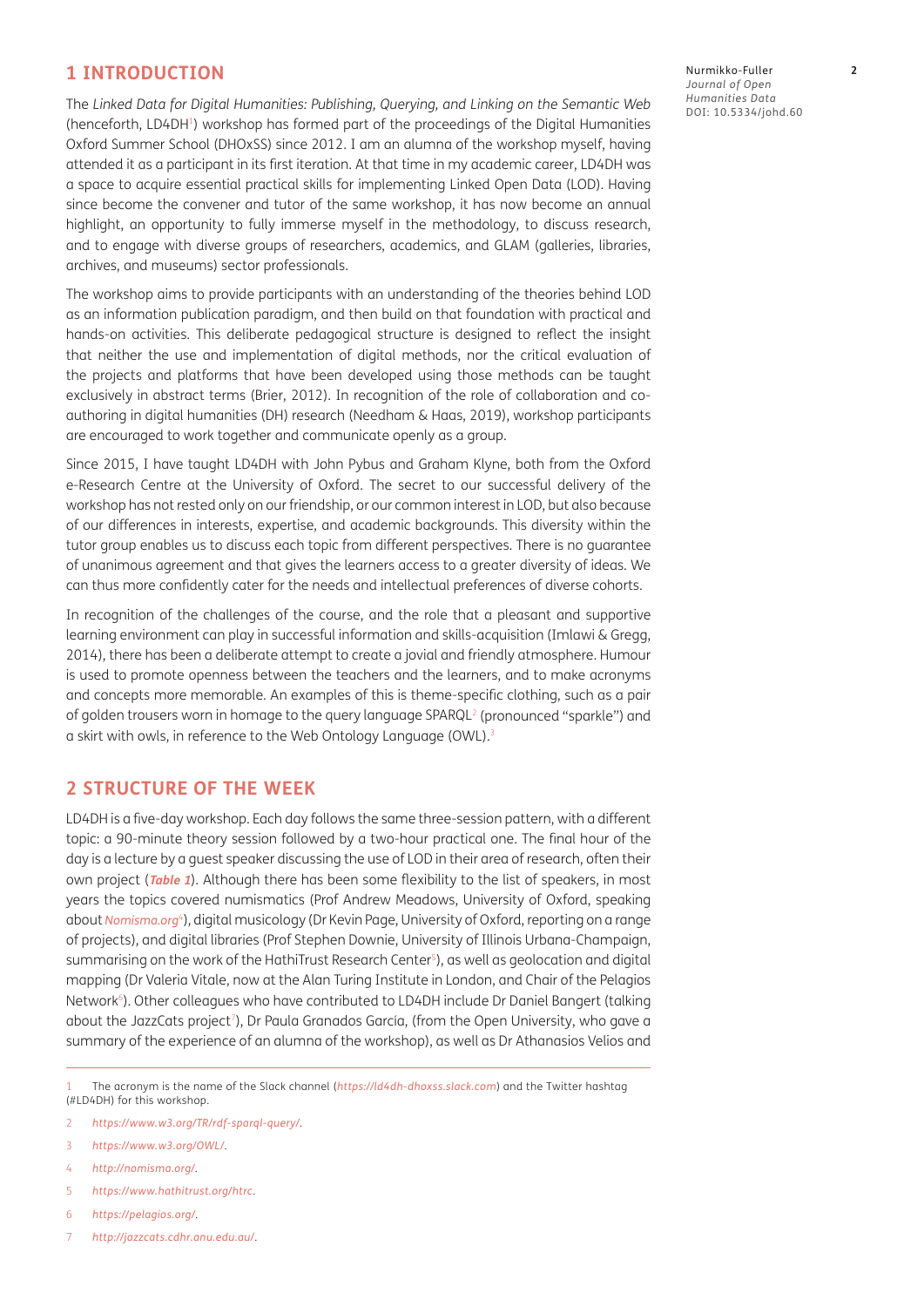|                    | <b>MONDAY</b>                  |          | <b>TUESDAY</b> | <b>WEDNESDAY</b> | <b>THURSDAY</b> | <b>FRIDAY</b>         |
|--------------------|--------------------------------|----------|----------------|------------------|-----------------|-----------------------|
| $9:00 -$           | Registration                   | $9:00 -$ | Ontologies     | Producing RDF    | SPAROL          | <b>British Museum</b> |
| 10:00              |                                | 10:30    | (theory)       | (theory)         | (theory)        | (intro, theory)       |
| $10:30-$           | Introduction                   | $11:00-$ | Ontologies     | Producing RDF    | SPAROL          | <b>British Museum</b> |
| 12:00              | to LD4DH                       | 13:00    | (praxis)       | (praxis)         | (praxis)        | (praxis)              |
| <b>LUNCH</b>       |                                |          |                |                  |                 |                       |
| $13:30-$           | <b>Introduction</b>            | $14:30-$ | Guest Speaker  | Guest Speaker    | Guest Speaker   | <b>Guest Speaker</b>  |
| 15:30              | to LOD                         | 15:30    | (Musicology)   | (Libraries)      | (Alumna)        | (Museums)             |
| $16:00 -$<br>17:00 | Guest Speaker<br>(Numismatics) |          |                |                  |                 |                       |

Nurmikko-Fuller **3** *Journal of Open Humanities Data* DOI: [10.5334/johd.60](https://doi.org/10.5334/johd.60)

<span id="page-2-0"></span>**Table 1** Table illustrating the daily structure of the workshop. Each day consists of a theory session, a handson session (praxis), and a talk by a guest speaker.

Prof Donna Kurtz, who have spoken on the topic of OxLOD<sup>8</sup> and its precursor projects, such as  $CLAROS$ ,  $9$  respectively.

The common thread throughout all these diverse projects is the illustration of practical use of LOD in the Humanities. All speakers favour Open licensing for data and software, promote collaboration, and have developed tools that enable users to engage with it without the need to learn programming. These talks strongly support the philosophy of LD4DH, and serve to provide a complementary and enriching context for the learners.

Over the years, LD4DH has undergone several tweaks, rearrangements, and changes. The most recent version has been a response to the COVID-19 crisis, and the move to an entirely online delivery. The workshop became an hour-long lecture on the fundamentals of LOD for a general audience, followed an afternoon hands-on session for those who had opted to enrol in it. The latter is delivered by Dominic Oldman and Diana Tanase, both of the British Museum, using ResearchSpace.10 At the time of writing, expectations are high for an in-person event in 2022, which would see a return to the pre-COVID-19 mode of delivery of the LD4DH workshop.

## **3 DATA**

Since 2016, the workshop has centred on the data of the ElePHaT<sup>11</sup> (Early English Print in HathiTrust, Linked Semantic Worksets Prototype) project.<sup>12</sup> This prototype (which was funded through the Andrew W. Mellon Foundation Workset Creation for Scholarship Analysis project award) combines bibliographic metadata from two very different types of collections: the behemoth HathiTrust Digital Library (HTDL), and the rather more boutique Early English Books Online Text Creation Partnership (EEBO-TCP13).

The aim of the ElePHãT project was to see whether two digital library collections (which at a distance appeared to share similarities, but on closer inspection had many idiosyncratic features) could be bridged at the metadata level (Page, [Nurmikko-Fuller, Cole, & Downie, 2017](#page-10-0)). Both the HTDL and EEBO-TCP are aggregators: the EEBO-TCP contains information from some 150 sources – the number of institutions (each of which contain a multitude of collections and sources) that form the HathiTrust is closer to 250. The considerable variation both within and between these two large projects is evident from the metadata.

Although the data for the ElePHãT project thus consisted of two aggregated datasets, for the purposes of the LD4DH workshop, the focus has been exclusively on the data from the EEBO-TCP. The reason for this are two-fold: first, throughout the project, the HTDL data was modelled and provided by the HathiTrust Research Centre (HTRC) team, whilst the EEBO-TCP data was worked on by scholars at Oxford, meaning the team at Oxford had the opportunity to gain

12 The project has been reported on by Page, K. and Willcox, P. in the 2015 project report, available from *[https://www.ideals.illinois.edu/bitstream/handle/2142/79017/ElEPH%C3%A3T%20final%20report-with\\_](https://www.ideals.illinois.edu/bitstream/handle/2142/79017/ElEPH%C3%A3T%20final%20report-with_appendix-20150615.pdf) [appendix-20150615.pdf](https://www.ideals.illinois.edu/bitstream/handle/2142/79017/ElEPH%C3%A3T%20final%20report-with_appendix-20150615.pdf)*.

<sup>8</sup> *<https://www.glam.ox.ac.uk/oxford-linked-open-data-pilot>*.

<sup>9</sup> *<https://eng.ox.ac.uk/claros/>*.

<sup>10</sup> *<http://researchspace.org/>*.

<sup>11</sup> The project workset viewer is availabe at *<https://eeboo.oerc.ox.ac.uk/>*.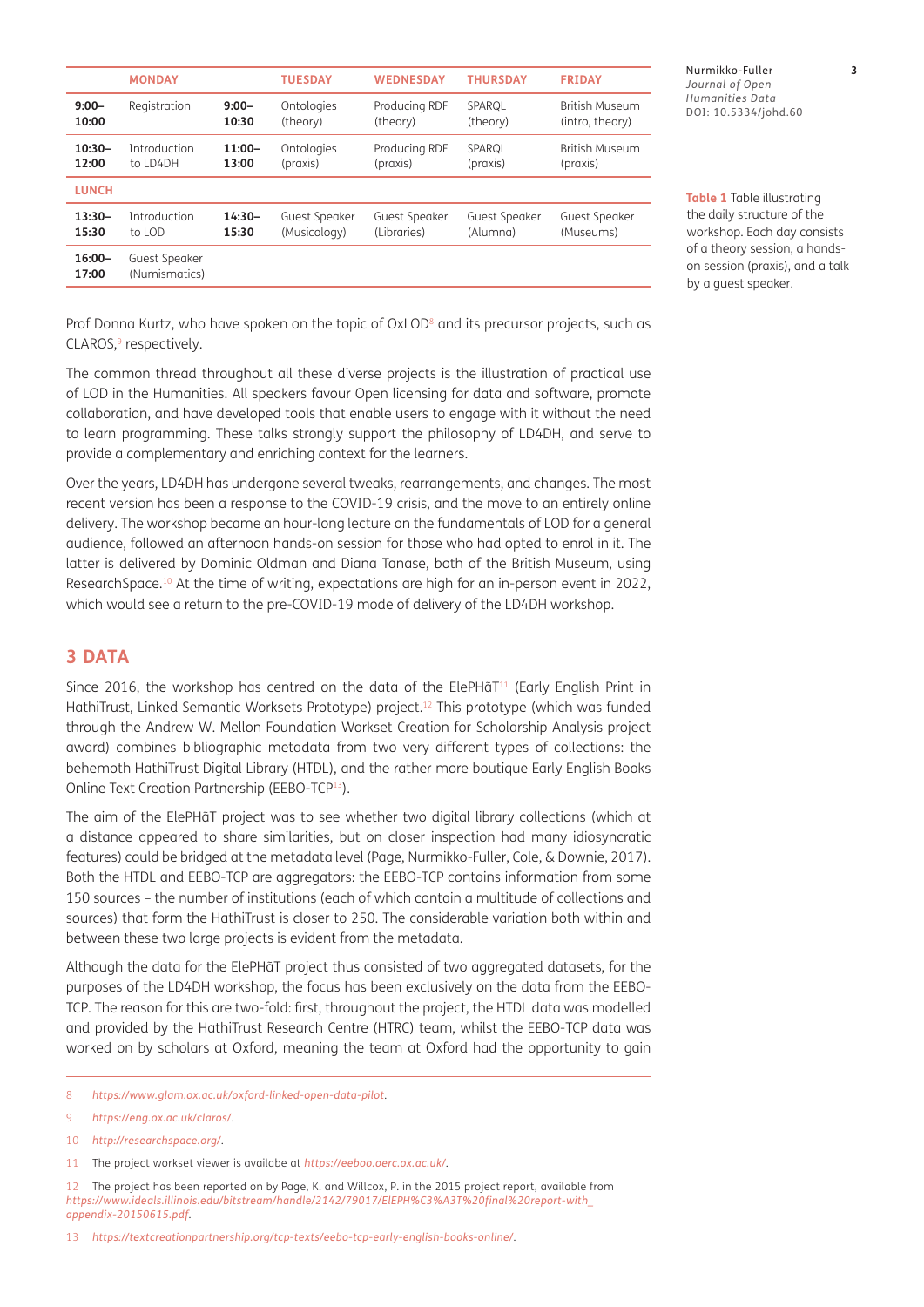familiarity with that dataset, thus making it easier to work with in the context of the workshop. Second, of the HTDL data, 66% remains subject to copyright restrictions, limiting access and use [\(Jett, Nurmikko-Fuller, Cole, Page, & Downie, 2016\)](#page-10-0). The EEBO-TCP data on the other hand consisted of 25,000 records which became publicly available in 2015.

The EEBP-TCP data has a number of idiosyncracies resulting from the combination of historical data and the processes of aggregation. This manifests in the dataset containing several categories for the same concept, e.g. discrete ID numbers and titles. As the data is derived from historical sources it contains a significant quantity of complex and messy details that do not comfortably sit with modern metadata categories (see for example column "Publisher" in **[Table 2](#page-3-0)**, which provides a sample of the dataset).

| <b>AUTHOR</b>                 | <b>PUBPLACE</b>             | <b>PUBLISHER</b>                                                                                                                | <b>DATE</b> | ID <sub>0</sub> | ID1             | ID <sub>2</sub>        |
|-------------------------------|-----------------------------|---------------------------------------------------------------------------------------------------------------------------------|-------------|-----------------|-----------------|------------------------|
| Fennor,<br>William            | London:                     | Barnes, and are sold at his<br>shop in S. Dunstans Church-<br>yard in Fleetstreet                                               | 1615        | A00648          | STC 10783       | <b>ESTC</b><br>S114801 |
| Bacon, Francis,<br>1561-1626  | London:                     | Printed [by Richard Field] for<br>Felix Norton and are to be<br>sold in Pauls Church-yard at<br>the signe of the Parrot         | 1604        | A01003          | <b>STC 1111</b> | <b>ESTC</b><br>S104433 |
| Forser, Edward,<br>1553?-1630 | London:                     | Printed by B. A[lsop] for<br>Nathaniel Butter, and are to be<br>sold at his shop, at the Pyed<br>Bull, neere Saint Austens Gate | 1624        | A01075          | STC 11189       | <b>ESTC</b><br>S119405 |
| Bacon, Francis,<br>1561-1626  | London:                     | Printed by I. Okes, for Humphrey<br>Mosley, at the Princes Armes<br>in Pauls Church-Yard                                        | 1638        | A01446          | <b>STC 1157</b> | <b>ESTC</b><br>S100504 |
| Anonymous                     | Londini:                    | In officing Johannis<br>Haviland                                                                                                | 1626        | A01639          | <b>STC 1177</b> | <b>ESTC</b><br>S115271 |
| Godwin, Francis,<br>1562-1633 | In Vtopia [i.e.<br>London?1 | [J.Bill]                                                                                                                        | 1629        | A01809          | STC 11944       | <b>ESTC</b><br>S118694 |
| Godwin, Francis,<br>1562-1633 | [Oxford]:                   | J. Barnes                                                                                                                       | 16031       | A01812          | STC 11948       | <b>ESTC</b><br>S118380 |

Rather than provide the learners with the entire, rather complex TEI P5 XML<sup>14</sup> files, a simplified .CSV version of the data has been used for the hands-on activities at LD4DH. These tabular datasets were initially generated as part of the workflow for the ElePHãT project using a set of Python scripts to pull out the data for author, publication place, publisher, date, six distinct ID numbers, and three separate titles. The various .CSV files, the Python script and the custom-build project ontology EEBOO are all available from the project Github page.15 It is worth noting that the data wrangling at the stage of generating the .CSV files did not involve any semantics. This is significant as the match between the modern metadata category and the data contained within it is not always exact. For example, the "Imprint" category (displayed in **[Table 2](#page-3-0)** as "Publisher") contains a large degree of additional information about the historical printing process, its funding model, and even geographical location, as these details were recorded in the original historical text. An example of this is from the record A00648/STC 10783/ESTC S114801. The imprint data contains information about the individual carrying out the printing ("G.Eld"); the individual commissioning the print ("Roger Barnes"); the location of the shop that sold it ("S. Dunstans Church-yard"); and the name of the street of said shop ("Fleet Street"). Indeed, so rich is this information that in 2016, we carried out an investigation into the extraction of specific details from this data category using natural language processing [\(Khan, Nurmikko-Fuller, & Page, 2016\)](#page-10-0).

Due to the dataset's internal richnesss and diversity, many learners opt to engage in some degree of data wrangling themselves, although it is possible to complete the workflow process without an additional step of data tidying (beyond the minting of URIs). Many participants

Nurmikko-Fuller **4** *Journal of Open Humanities Data* DOI: [10.5334/johd.60](https://doi.org/10.5334/johd.60)

<span id="page-3-0"></span>**Table 2** A sample of the project data showing the information categories captured in the .CSV file. The punctuation marks serve to capture uncertainty about the date, the "Publisher" column cells contain several data points each.

<sup>14</sup> That is to say, information that was captured as XML, in adherence to the Text Encoding Initiative's (or TEI's) P5 guidelines. For more information about the TEI's P5 guidelines, see *<https://tei-c.org/guidelines/p5/>*.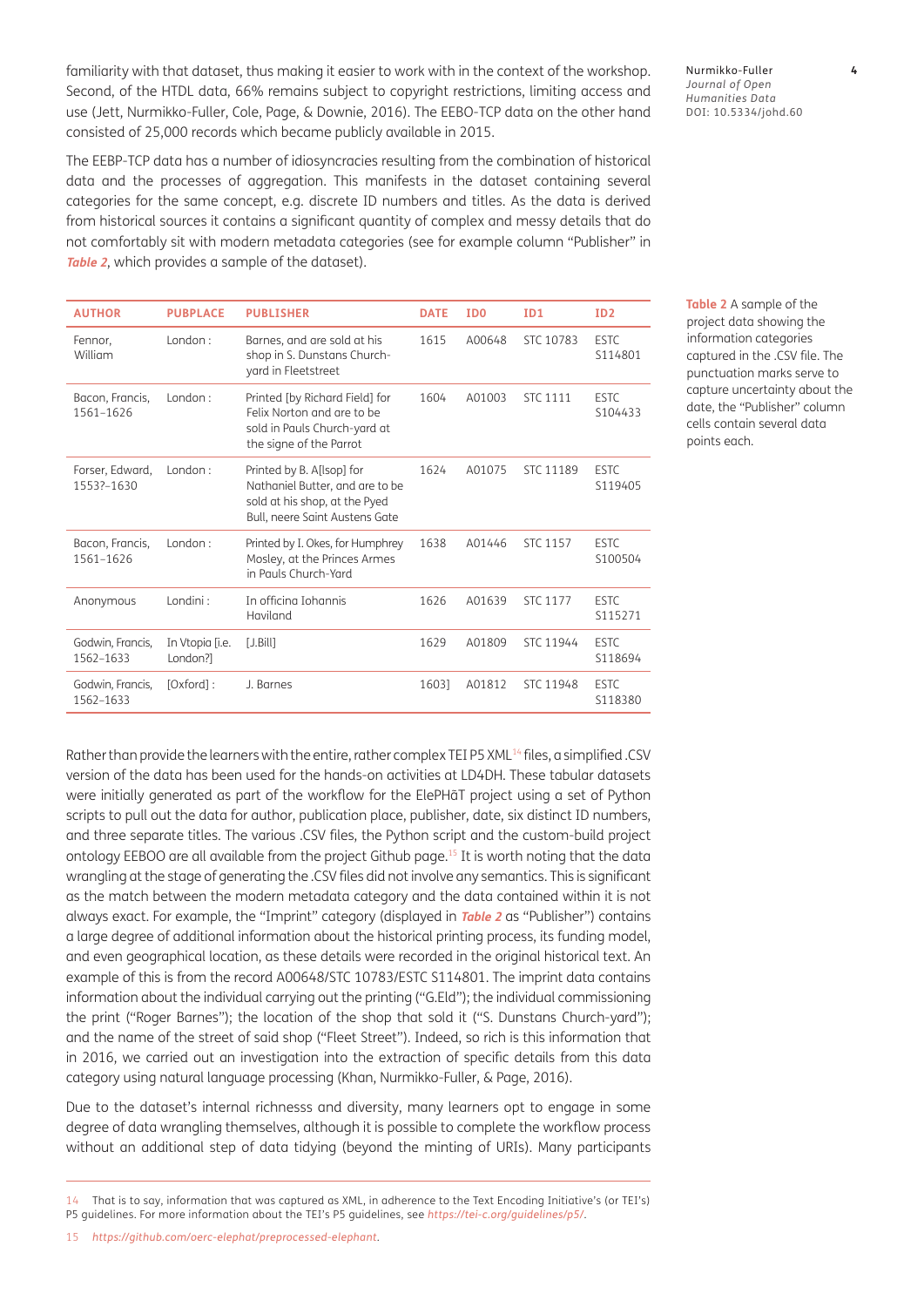also opt to spend some of their free time engaged in additional research around the subject, merging their aim of technological up-skilling (during the workshop) and their existing sense of needing or desiring to have an understanding of the data prior to working with it.

Nurmikko-Fuller **5** *Journal of Open Humanities Data* DOI: [10.5334/johd.60](https://doi.org/10.5334/johd.60)

Many workshop participants opt to separate out surname and first name, or at the very least, the date and the name (see column "Author" in **[Table 2](#page-3-0)**). Although the punctuation (such as the colon and square brackets) are meaningful as indicators of ambiguity for the library professionals who created and painstakingly curated the original EEBO-TCP data, these additional characters can be problematic in later stages of the RDF production workflow. For this reason, many learners choose to edit these characters out, essentially applying a reductionist approach to simplify the messy historical data into the categories of modern information representation systems.

## **4 THEORY**

Each LD4DH workshop combines theory and praxis. The former includes aspects and considerations that are relevant to the entire DH community, far beyond the scope of the niche group researchers who choose to use the LOD methodology in their research. A major component of this theoretical part of the workshop is to equip the learners with enough information regarding the pragmatics, the challenges, and the opportunities presented by LOD so that they can critically evaluate the method for its strengths and weaknesses. This in turn enables the participants to make an informed decision as to whether or not to engage with it in their research beyond DHOxSS. It is not always the right tool. There are no silver bullets.

Another aspect of the theoretical component is jargon-busting. These sessions are crucial in establishing a shared vocabulary, to facilitate communication, and to support engagement with the material. These sessions also enable participants to engage in meaningful conversations with other members of community of LOD practitioners. They also help to boost confidence in terms of using the appropriate terminology when discussing their project, and their technical needs, with their colleagues and the IT service provision at their home institutions. We introduce core concepts such as the Five Star Linked Open Data Standard;<sup>16</sup> the idea of knowledge graphs;17 and the RDF triple.18 All the examples of data as RDF that the participants encounter in the workshop are expressed in one specific syntax, .TTL (pronounced "turtle", and one of several possible options, the most common alternatives currently being JSON-LD and RDF-XML)<sup>19</sup> to provide learners with a sense of consistency between examples but specific activities during the week also enable them to learn about the possibility of using different syntaxes for representing RDF.

Among the participants at each iteration of LD4DH, there has been a small minority of those who attend for reasons other than wanting to learn how to use LOD in their research. These include industry representatives, and the occasional "scout" – those who had been sent by their superiors to find out what LOD is all about. To address their needs (as well as help those participants interested primarily in the the research potential of this method), the LD4DH lesson materials contain information to help them engage with the IT support services at their own institutions. These cover the practical considerations of setting up a LOD project that go beyond issues like researcher aims and institutional policies (both of which I discuss at length in [Nurmikko-Fuller, in press](#page-10-0)), such as the need for a server (and a person to manage that server!); and the process by which to decide which triplestore is best for the project, and so on. We also compare LOD to markup languages (such as XML) and standard relational databases. These discussions can help those who have prior experience of either of the two alternatives to quickly visualise the differences between them and RDF.

The theoretical component of the workshop discusses vexed ethical issues associated with the use of this digital methodology. One of these (and arguably the one that is easiest for all of to relate to at a personal level), is the enormous potential it has to invade individual privacy. At the core of the Linked Data paradigm is a potential privacy crisis. It is the promise that this method can

<sup>16</sup> *[https://www.w3.org/2011/gld/wiki/5\\_Star\\_Linked\\_Data](https://www.w3.org/2011/gld/wiki/5_Star_Linked_Data)*.

<sup>17</sup> *<https://www.ontotext.com/knowledgehub/fundamentals/what-is-a-knowledge-graph/>*.

<sup>18</sup> *<https://www.w3.org/TR/rdf11-primer>*.

<sup>19</sup> *<https://www.w3.org/TR/turtle/>*.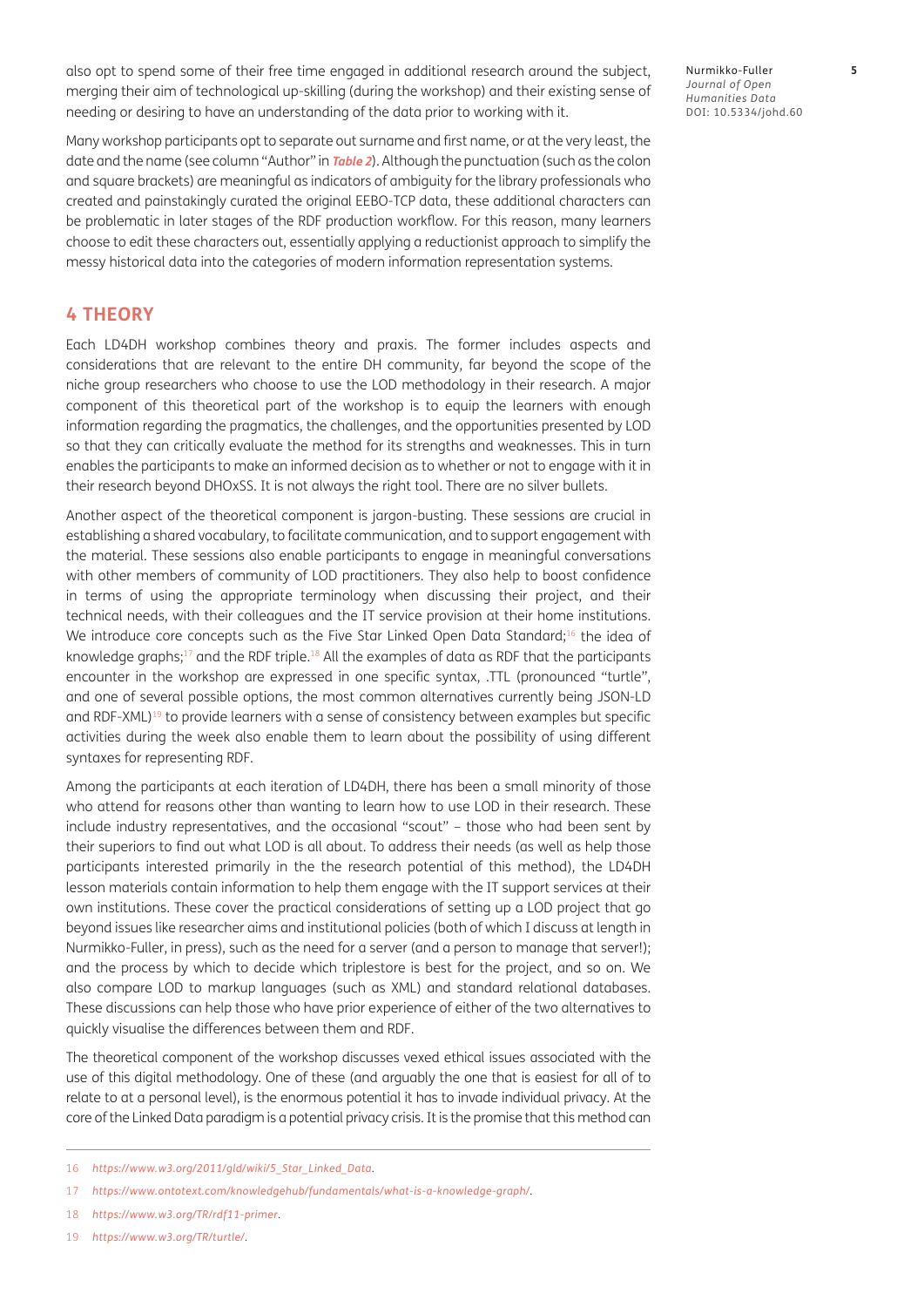unlock knowledge by bringing information from disparate but complementary datasets together. When dealing with data such as historical records, this is of an immense benefit: scholars are able to create much more comprehensive pictures of the past by bringing together information from several different sources. But as I argue in my forthcoming book ([Nurmikko-Fuller, in press](#page-10-0)), what if this technology is uncritically applied to us? Many of us categorise information in specific places, and recoil from the idea that a third party would have access to all that information simultaneously. Imagine finding out someone else was accessing our financial information, health records, employment history, and social media habits. Even if information is held in separate databases with different details removed to anonymise the data, Linked Data has potential for bringing all these fragments together, thus effectively removing any and all anonymisation.

The discussion of the theoretical foundations is supported, enriched, and diversified with daily hands-on activities, exposing the participants to both theory and praxis. The activities constitute the structural backbone of the workshop, and are arranged to follow the order of a RDF production workflow.

### **5 ACTIVITIES**

There are two types of workflow that structure LD4DH. At the macro-level, there is the RDF production process, which gives the workshop its cohesion. At the micro-level, each handson session has its own specific workflow, with task-appropriate software, and session-specific learning objectives.

Throughout the week, participants focus on the same dataset, but move from familiarising themselves with the data (as illustrated in **[Table 2](#page-3-0)** above) to modelling the content (converting .CSV to .TTL). Towards the end of the week, they progress from RDF production to writing SPARQL queries. This workflow has been reported on in the context of specific projects [\(Nurmikko-Fuller,](#page-10-0)  [Bangert, & Abdul-Rahman, 2017; Nurmikko-Fuller, Bangert, Dix, Weigl, & Page, 2018\)](#page-10-0), so I will limit the discussion to an outline the of activities to illustrate the learning objectives that bring the workshop together.

There are four discrete tasks as summarised in **[Table 3](#page-5-0)**. The first task requires participants to engage with data represented as RDF through a non-SPARQL endpoint (the so-called Follow-Your-Nose approach to information discovery). In the past, this activity has focused on the use of the Pubby UI,<sup>20</sup> however, from 2022 onwards the plan it to use the four different UIs available for DBpedia:<sup>21</sup> DBpedia's own resource page,<sup>22</sup> OpenLink Faceted Browser<sup>23</sup>, OpenLink Structured Data Editor, $24$  and the LodLive Browser. $25$  This activity is most useful to those participants who have prior knowledge of database design and management, as it helps them to start thinking about and understanding the notion of information captured in RDF as an interconnected graph. As part of this session, participants also practice converting between different syntaxes of RDF such as Turtle, RDF-XML, and JSON-LD using EasyRDF.26

| <b>DAY</b> | <b>TASK</b>                                | <b>SOFTWARE</b>               |
|------------|--------------------------------------------|-------------------------------|
| Monday     | Follow-Your-Nose approach                  | DBpedia interfaces, EasyRDF   |
| Tuesday    | Design and implement ontologies            | pen and paper, Protégé        |
| Wednesday  | Producing instance-level RDF               | Web-Karma, Blazegraph         |
| Thursday   | Using triplestores and SPARQL              | SPARQL Playground, Blazegraph |
| Friday     | Exploring the British Museum's collections | ResearchSpace                 |

<span id="page-5-0"></span>**Table 3** Table of the assigned tasks for each day of the five days of LD4DH. In the middle are the tasks for each day; the right-hand column lists the specific software used for each task.

#### 20 *<https://github.com/cygri/pubby>*.

21 The homepage for DBpedia is at *<https://dbpedia.org>*, but the dropdown list for the three UIs is best accessed through a page for a resource. An example of such a page might be *<https://dbpedia.org/page/Oxford>*.

22 As above, for Oxford.

- 23 For example *<https://dbpedia.org/describe/?uri=http%3A%2F%2Fdbpedia.org%2Fresource%2FOxford>*.
- 24 *[https://osde.demo.openlinksw.com/#/editor?uri=http:%2F%2Fdbpedia.org%2Fdata%2FOxford.](https://osde.demo.openlinksw.com/#/editor?uri=http:%2F%2Fdbpedia.org%2Fdata%2FOxford.ttl&view=statements) [ttl&view=statements](https://osde.demo.openlinksw.com/#/editor?uri=http:%2F%2Fdbpedia.org%2Fdata%2FOxford.ttl&view=statements)*.
- 25 *<http://en.lodlive.it/?http%3A%2F%2Fdbpedia.org%2Fresource%2FOxford>*.
- 26 *<https://www.easyrdf.org/converter>*.

Nurmikko-Fuller **6** *Journal of Open Humanities Data* DOI: [10.5334/johd.60](https://doi.org/10.5334/johd.60)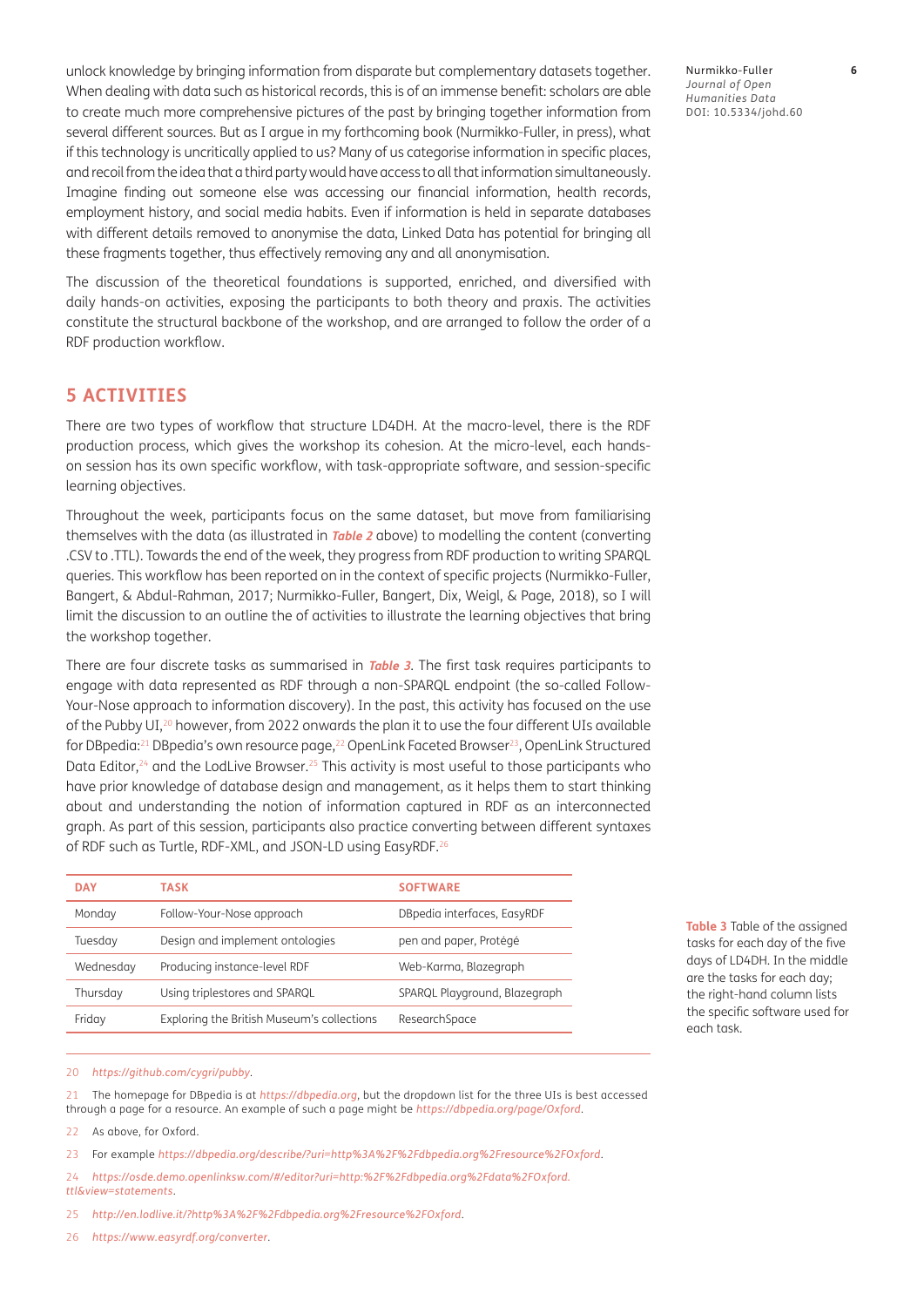The second task is to develop an ontological structure. As part of this process, participants must first familiarise themselves with the data (as illustrated in **[Table 2](#page-3-0)**). They are also asked to formulate the research questions their ontological structure would be able to answer, and spend some time reading over the scope notes or specifications of other existing ontologies, so as to establish an overview as to how this type of data has been represented by others. In the case of the ElePHãT project data, learners focus almost exclusively on bibliographic metadata ontologies such as Bibframe,<sup>27</sup> FaBio,<sup>28</sup> FRBRoo,<sup>29</sup> MODS/RDF,<sup>30</sup> MADS/RDF,<sup>31</sup> and *[Schema.org](http://Schema.org)*.<sup>32</sup> They can also opt to incorporate aspects of these ontologies into their own ontological model, and to examine other vocabularies, schemas, and ontologies such as FOAF.33 The activity includes a "show and tell" session where learners take turns to present their ontological models for peer-review by the others in the class.

Most participants are eager to engage with the praxis part of each day. Engaging with software and producing results or finding answers creates a sense of *doing* DH. For the ontology development stage however, the "software" of choice is pen and paper. Drawing and redrawing concepts is a lengthy, iterative process, and throughout the session the learners discuss and change aspects such as type of information category. Some examples might include: Is "Person" sufficiently detailed? Do we need "Author" and "Publisher" as different types of People? But what about when either is an institution? Should the data be modelled as authors and publishers as types of "Agent"? The aim is to create a schema-level representation of the data – to define the possible information categories and the relationships between those categories that are present in the dataset.

It is only once a consensus of sorts has been reached – normally under increasing time pressure as the end of the workshop approaches – that the participants progress to the implementation stage. This is done using Protégé.<sup>34</sup> It was chosen for two reasons: first, it is a popular tool, used across various different disciplines beyond Humanities, Arts, and Social Sciences; and, the point-and-click UI means that users do not need to acquire additional (potentially distracting) programming skills to complete this stage of the workflow.

Once complete, the ontological model is exported from Protégé as a .TTL file. This syntax of RDF is selected because it is most suitable for use in the next stage of the workflow.

The third step is to combine the original dataset (available as a .CSV and illustrated in **[Table](#page-3-0) <sup>2</sup>**) and the ontology (exported as a .TTL) to produce instance-level RDF. The tool of choice at DHOxSS for this part of the process has been Web-Karma, $35$  a free and Open software from the University of Southern California. Like Protégé, this tool also has a point-and-click UI, which makes the mapping between the .CSV and the .TTL file possible without the need for programming. It provides a visualisation of the resulting graph, which is a clear and convenient way to check the progress and accuracy of the data mapping, and fix any possible errors.

The fourth and final stage of the process is two-fold. First, participants upload their RDF into a triplestore, and second, they learn to explore the new knowledge graph using the SPARQL Protocol and RDF Query Language (SPARQL).<sup>36</sup> A conscious decision has been made not to explore the protocol aspect, focusing exclusively on the query language. Our decision reflects existing advice ([DuCharme, 2013](#page-10-0)) that describes the protocol as "rules for how a client program and a SPARQL processing server exchange SPARQL queries and results. These rules are … mostly

- 28 *<https://sparontologies.github.io/fabio/current/fabio.html>*.
- 29 *<http://www.cidoc-crm.org/frbroo/home-0>*.
- 30 *<https://www.loc.gov/standards/mods/modsrdf/>*.
- 31 *<https://www.loc.gov/standards/mads/rdf/>*.
- 32 *<https://schema.org/>*.
- 33 *<http://xmlns.com/foaf/spec/>*.
- 34 *<https://protege.stanford.edu/>*.
- 35 *<https://usc-isi-i2.github.io/karma/>*.

36 SPARQL is a recursive acronmy, meaning that the 'S' in SPARQL stands for "SPARQL"! It combines a Protocol and a Query Language for RDF, but for the purposes of LD4DH, we have chosen to focus on the query language aspect exclusively.

Nurmikko-Fuller **7** *Journal of Open Humanities Data* DOI: [10.5334/johd.60](https://doi.org/10.5334/johd.60)

<sup>27</sup> *<https://www.loc.gov/bibframe/>*.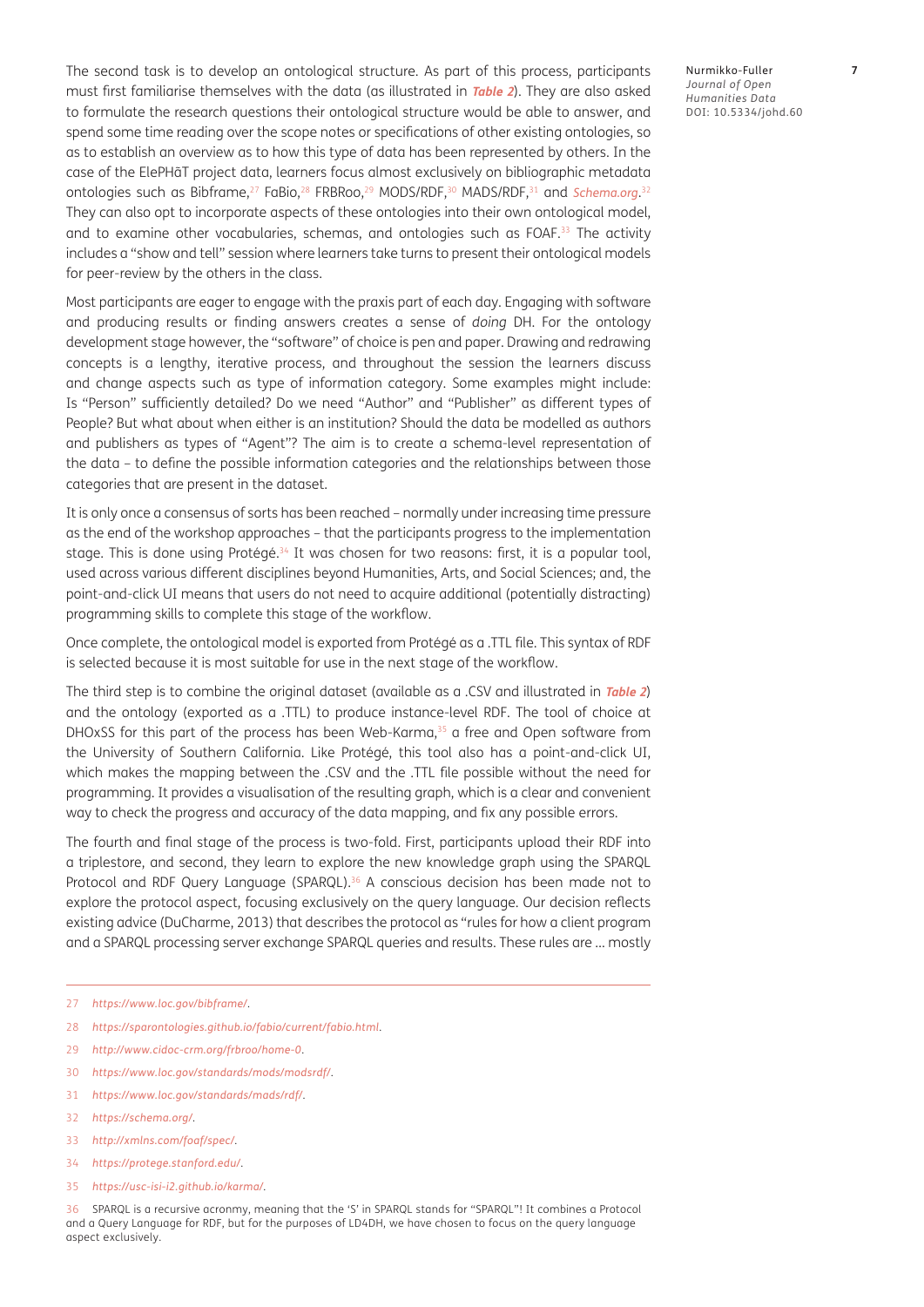an issue for SPARQL processor developers". Given that the LD4DH workshops are not for SPARQL processor developers, the protocol is not covered.

Anecdotally, most participants have appeared to exhibit the most uncertainty and lack of confidence when asked to engage with SPARQL. They seemed to regard it as the most technical of the tasks. Undoubtedly this was due in part to a lack of readily available WYSIWYG (or What You See Is What You Get) UIs or graphical user-interfaces (GUIs). These would make the task less daunting by hiding the code behind a more familiar search box. The solution for this was the introduction of the SPARQL Playground<sup>37</sup> into the curriculum – this provided participants with simple and easy-to-read examples that allowed them to build up their familiarity with SPARQL in a step-by-step process.

For a number of years, the triplestore of choice was Virtuoso<sup>38</sup> based on two factors: first, it, like the other tools encountered in the context of LD4DH, was at one time a free tool (in the sense of both *gratis* and *libre*39); second, it was the triplestore of choice for the original ElePHãT project. This benefited the workshop as the teaching staff were familiar with the triplestore and its idiosyncrasies. In 2018, the decision was made to switch to Blazegraph.<sup>40</sup> It emerged as the triplestore of choice because it remains free and open, as well as being relatively intuitive to manage.

By the end of Thursday afternoon, the learners have completed an entire workflow for converting tabular data into a knowledge graph. They have familiarised themselves with the data; produced an ontological model to enable them to represent the information within that dataset in a meaningful way, and to answer their desired research questions; they have produced instance-level RDF; and, successfully uploaded those triples into a triplestore, and completed SPARQL queries over them. In many ways, Thursday represents the pinnacle of the DHOxSS experience: it is the day where the challenges are the greatest, the frustrations the deepest, the euphoria of success the highest.

The week culminates in a day-long exploration of British Museum data. Friday's activities are primarily focused on applying the skills that have been acquired throughout the week, as opposed to up-skilling in a new area or technical ability. In 2018 and 2019, the LD4DH workshop concluded with a hands-on practical session (a mini-workshop, of types) exploring the British Museum's collection using the ResearchSpace tool.<sup>41</sup> The day is largely run by Dominic Oldman and Diana Tanase of the British Museum, and presents the learners with an opportunity to apply their knowledge to a genuine, real-world LOD project, and to see how much they have learnt in the course of the week. They are also able to assess which skills they find most useful, relevant, and worth developing further. We also provide links and suggestions for additional tools (such as Open Refine<sup>42</sup> for tidying data) and publications ([DuCharme, 2013](#page-10-0); Wood, Zaidman, Ruth, & [Hausenblas, 2013;](#page-10-0) [Van Hooland & Verborgh, 2014](#page-10-0)), as well as solving idiosyncratic problems (usually connected to projects the learners are working on outside of the LD4DH workshop). The afternoon trip to the Royal Oak<sup>43</sup> is, of course, purely optional, but well-attended.

#### **6 EVALUATIONS**

There are two things that most learners at the LD4DH have in common: they have identified LOD as a methodology they are interested in or that might have value for them. At the same time, it is very rare to have participants who have prior experience of the methodology (see

- 37 *<https://sparql-playground.sib.swiss/>*.
- 38 *<https://virtuoso.openlinksw.com/>*.

39 For those interested in the topics of Open Access and Open Source, the Wikipedia article on gratis and libre provides an succinct and easy-to-read summary of the differences between the two, and their application to intellectual property, computer code, and other relavant outputs" *[https://en.wikipedia.org/wiki/Gratis\\_](https://en.wikipedia.org/wiki/Gratis_versus_libre) [versus\\_libre](https://en.wikipedia.org/wiki/Gratis_versus_libre)*.

40 *<https://blazegraph.com/>*.

41 Note that this refers specifically to the ResearchSpace tool (*<https://researchspace.org/>*), and not to the British Museum's defunct orginal SPARQL endpoint (which at one time was available from *[http://collection.](http://collection.britishmuseum.org/) [britishmuseum.org/](http://collection.britishmuseum.org/)*). At the time of writing, the latter has been inaccessible for at least half a decade, and has never been used for the exercises at LD4DH.

42 *<https://openrefine.org/>*.

43 The pub on Woodstock Road, which, according to signage within the building was in the 1770s "a desolate spot".

Nurmikko-Fuller **8** *Journal of Open Humanities Data* DOI: [10.5334/johd.60](https://doi.org/10.5334/johd.60)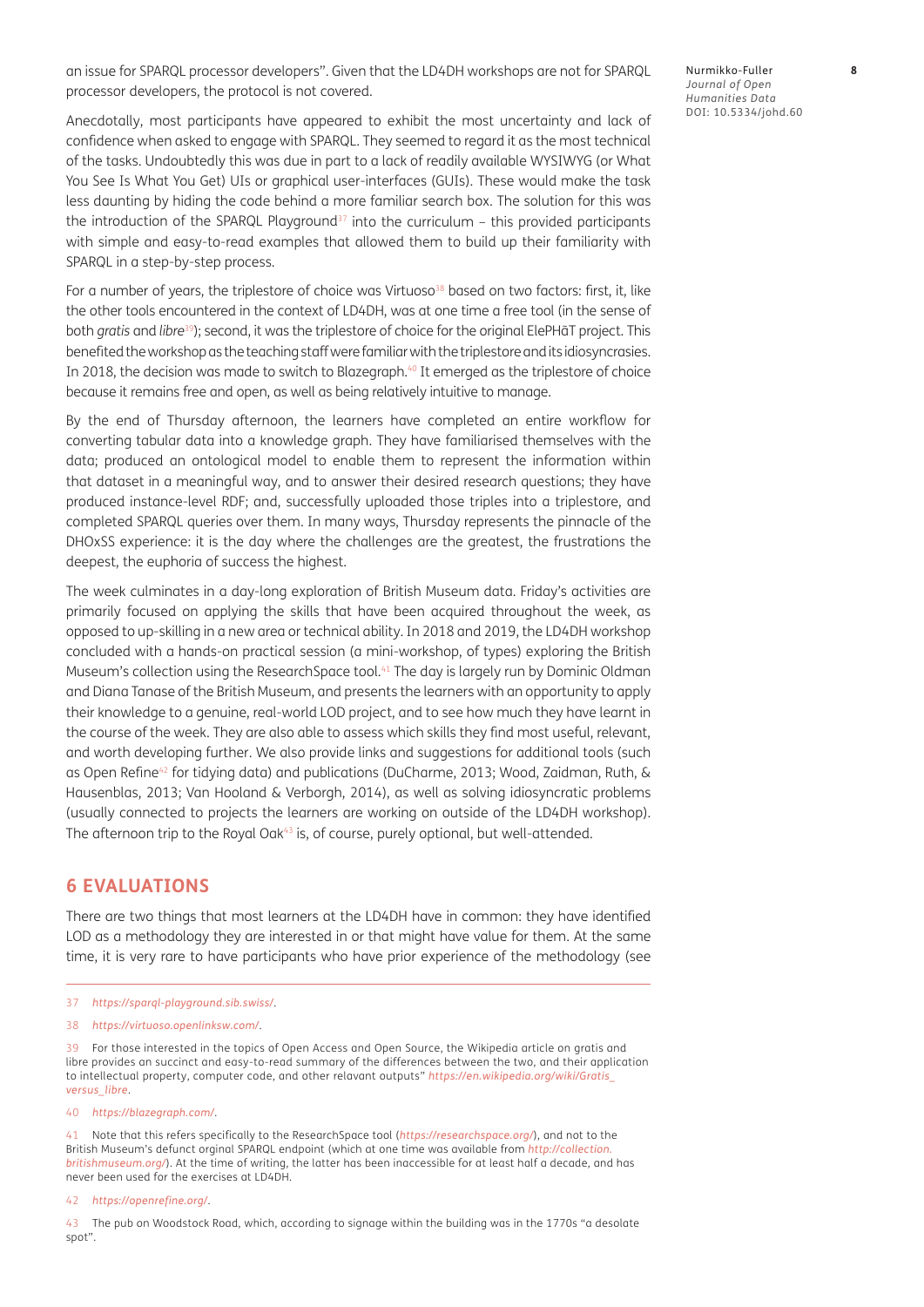for example, the independent reports from 2017<sup>44</sup> and 2018<sup>45</sup>). The workshop presents an opportunity for up-skilling, but it is also an intense experience.

Nurmikko-Fuller **9** *Journal of Open Humanities Data* DOI: [10.5334/johd.60](https://doi.org/10.5334/johd.60)

Participant feedback was available for four years, 2018–2021 inclusive. This provides a balanced set of two years when the workshop was taught in person in Oxford, and two of which were online. The number of respondents was small, but increased annually: only three of the 20 participants filled in the feedback form in 2018. This increased to six in 2019, eleven in 2020, and twelve in 2021, resulting in just 32 responses across four years (the size of the group is largely capped at 20 due to the limitations of available teaching space, but some additional students attend each year). The questions also changed with the move to the online medium: in 2018 and 2019 there is no data regarding the country of origin of the participants, but the corresponding information from 2020–2021 ("the COVID-years") shows a spread of eleven different countries (the Netherlands, UK, Italy, India, Canada, Portugal, Germany, China, Switzerland, Mexico, and Spain). Participants from earlier years (although this is not captured in the survey data explicitly) are known to include those from at least France, Austria, Norway, and Sweden, as well as the UK.

None of the feedback forms collected demographic details of participants such as age or gender, focusing instead on levels of professional development and domain. With just one exception (a software researcher), all participants across all years were either academics (including students, early career, mid-career, and late career) or GLAM-sector professionals. Of the 32 respondents, nine described themselves as falling into more than one category, most frequently as being both researchers and practitioners – this is not surprising given the nature of DH more generally and the interest and uptake of LOD specifically.

With such a low response rate (32 attendees) it is difficult to draw conclusions of any statistical significance. Having said that, the respondents were a heterogeneous group and, albeit selfselected, in some respects they could be seen as a maximum diversity sample. At the very least, they offer impressions worth noting.

The feedback was overwhelmingly positive, with most critical feedback reflecting the challenges of having to move to the online delivery method with short notice in 2020. Throughout the four years, almost all aspects of the Linked Data workshop were categorised as either "good" or "excellent" (and only two as "satisfactory" and none as "poor"). Qualitatively, the comments from participants include phrases such as "inspiring" (2018), "brilliant", "excellent", "great job" (2019), "successful event" (2020), and "extremely well moderated and extraordinarily well organised", "…just great. It is very helpful…", "Very interesting talks and very good overall experience", and "Excellent Organisation. Wonderful you get to have the presentations" (2021). In 2018, the benefit of having several tutors in particular were highlighted: "The workshop was inspiring and challenging (in the best way). Terhi, John, and Graham were so generous with their time and knowledge. I enjoyed having their different points of view. I have already recommended the summer school to several colleagues".

Two aspects of the workshop received criticisms in subsequent years. The first highlights the importance of expectation management. Unfortunately, the survey data does not cover those iterations of the workshop which took place in the facilities at the University of Oxford: in those years, the software was pre-installed on desktop machines in a small computer lab. In 2018 and 2019, participants were asked to arrive at the Summer School with the software pre-installed on their personal devices: not all participants complied with this requirement in either year. This represented a major challenge for the organisers: at least one tutor and often more than one had to shift their focus from teaching content or explaining tasks to the whole group to focus on problems arising from an individual machine. In some cases participants with institutional laptops had limited access rights, preventing software installation and/or the downloading of prerequisite libraries. Other participants attended with a tablet rather than a laptop, others refused to power up their machines with an alternative operating system from the USB-stick they had been given. Participant expectation can also present some challenges: there is an underlying assumption that the tutors of the workshop are also experts at installing

45 *[https://www.hirmeos.eu/2018/08/07/discovering-linked-open-data-at-the-digital-humanities-at-oxford](https://www.hirmeos.eu/2018/08/07/discovering-linked-open-data-at-the-digital-humanities-at-oxford-summer-school/)[summer-school/](https://www.hirmeos.eu/2018/08/07/discovering-linked-open-data-at-the-digital-humanities-at-oxford-summer-school/)*.

<sup>44</sup> *<https://dhh.uni.lu/2017/07/12/dhoxss-2017-linked-open-data/>*.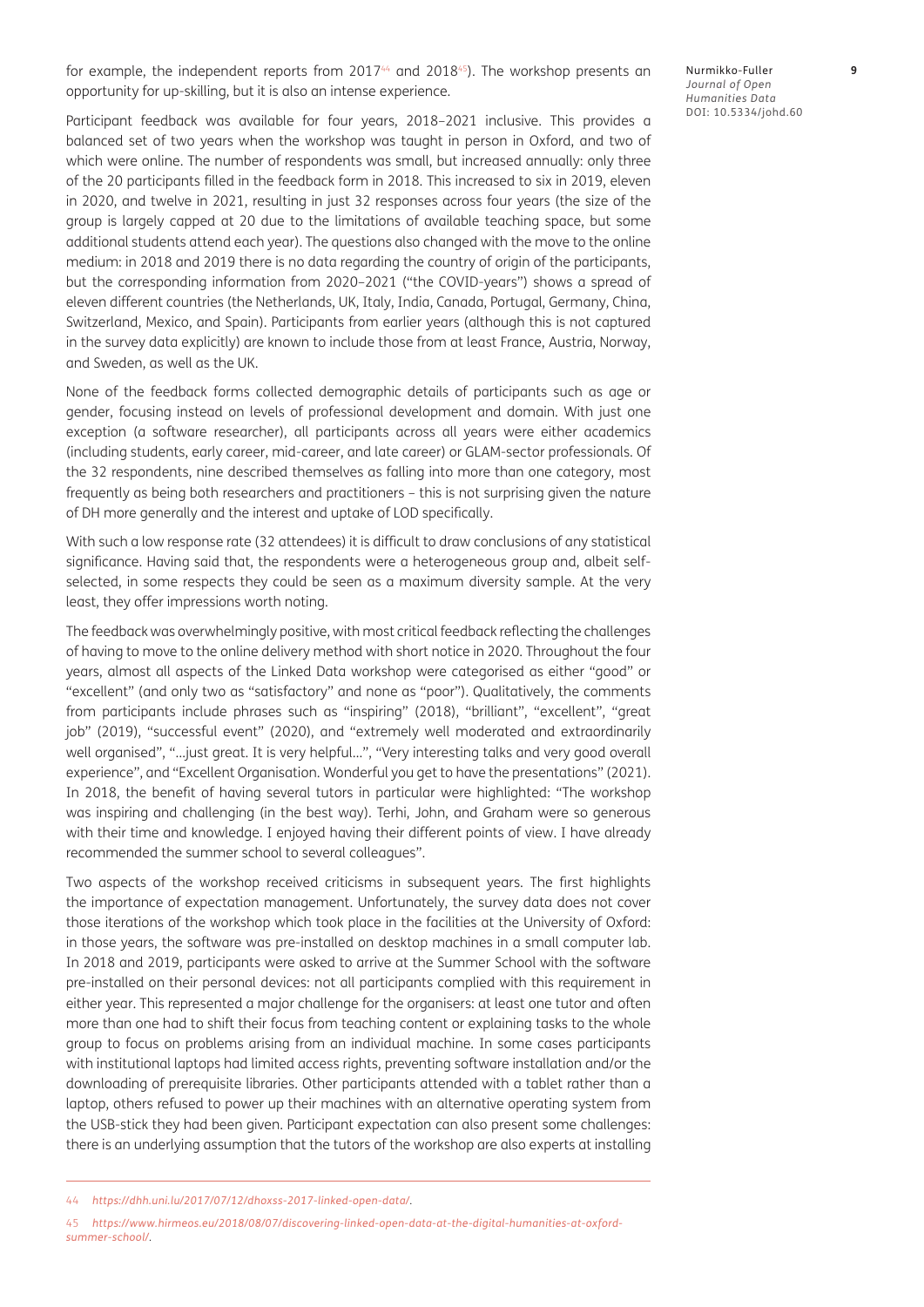the necessary software on any and all machines, regardless of operating system, prerequisites, or administrative restraints. Feedback from 2018 illustrates this point: "The software tools did not work and I felt this could have been sorted out in advance".46

The main difference between 2018–2019 and the COVID-years was the move to online delivery. In an era of Zoom-fatigue and relentless online delivery, we may be quick to categorise the latter as less preferable. The participant feedback paints a more complex picture, however. In 2018–2019, there was negative feedback about the physical room and conditions in which the workshop took place, an aspect of in-person teaching, which we may be prone to forget: "Room was physically uncomfortable and layout did not suit the style of workshop, hence the low score for learning environment" (2018); "The teaching was excellent but the size of the room for the number of attendants and facilitators was not appropriate. It was very difficult to move around the room, see presentations from various angles of the room, for facilitators to communicate to attendees in small groups/individually and for us to break out to do group work. The unexpected heat wave made this even more unbearable" (2019); and "Our room was way too small for the amount of people, at times it was very loud" (2019).

The sudden move to online delivery for LD4DH in 2020 elicited negative feedback on some aspects of the workshop, in particular the hands-on element. It was inevitably more difficult to provide a seamless experience without the necessary time to develop the appropriate mode of delivery: "The Linked Data workshop felt like another lecture and was not really hands-on" and "The interactive workshop I attended seemed completely unprepared for teaching in an online environment" (2020).

Having learnt our lesson, and perhaps reflecting evolving attitudes as to the benefits of online learning, the feedback in 2021 was very positive: "the theoretical part of the morning sessions connected perfectly to better understand the practical part of the afternoon workshops. Congratulations!" (2021). A very welcome result of the move to the online medium was that it opened the workshop up to an international audience (as illustrated by the inclusion of participants, for the first time, from China and India) as well as for at least one neurodivergent attendee: "…Format worked well. As someone who is autistic, aspects of this worked better than in person. It would be great if there was a way to make your next in person event more accessible to neurodivergent participants by including some hybrid elements from the online event. You might see if a few neurodivergent people in DH could make specific suggestions to help" (2020). Future iterations of LD4DH will seek to find ways to replicate some of these successes and affordances, and to continue to cater for the needs of diverse cohorts.

## **7 CONCLUSION**

Thinking back to my experience as a participant of the LOD workshop in 2012 has provided an opportunity to stand back and evaluate how it has evolved during my time as a lecturer and how it meets the needs of those who participate today. None of the lecturers wore sparkly trousers, for one. Software develops and changes, new projects emerge, some of the conceptual and philosophical debates remain the same. What else is different? How has our pedagogy evolved? Has the market shifted, or has the typical participant changed?

I believe that the feedback from the participants, with all its caveats, shows that the approaches we have applied to LD4DH have been successful in meeting and even exceeding the expectations of our diverse cohort of students. But the workshop is only one part of the much greater experience of DHOxSS itself. The unique and undoubtedly strongest asset of the Summer School is that it brings together some of the very best of the DH community. It creates an international, open, and dynamic learning environment for participants, providing ample opportunities for up-skilling, knowledge transfer, and networking. All these aspects have contributed to success. And so, as is so often the case with examples of successes in DH, at the core here too is the most important thing that makes the Summer School what it is: the people.

Nurmikko-Fuller **10** *Journal of Open Humanities Data* DOI: [10.5334/johd.60](https://doi.org/10.5334/johd.60)